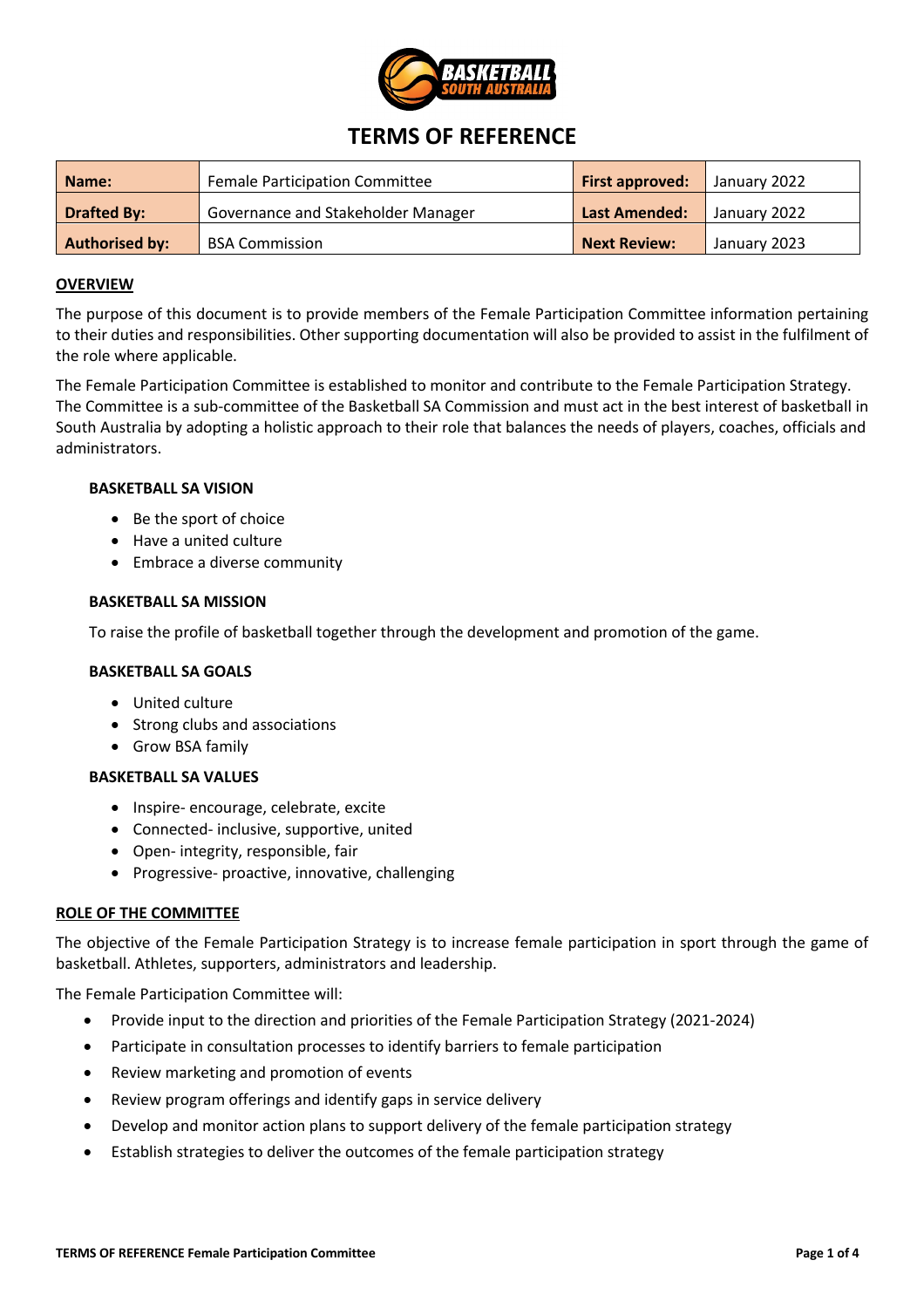

# **AUTHORITY**

The Female Participation Committee has no executive power, unless delegated by the BSA Commission. Any matters concerning finance, risk and policy, will be referred to the Commission for approval.

Committee Members will always act independently. If a conflict exists, this must be disclosed at the start of the relevant meeting or task.

## **RECOMMENDATIONS**

The Committee may make recommendations to the CEO on any operational matters it deems appropriate, on any area within its Terms of Reference where in its view action or improvement is needed.

The Committee may make recommendations to the Commission on any policy or strategy matters it deems appropriate, on any area within its Terms of Reference where in its view action or improvement is needed.

### **COMMUNICATION**

Communication by the Committee to the Commission should be directed through the Chair to the CEO (as appropriate) unless otherwise approved at a prior meeting.

### **MEMBERSHIP**

The Female Participation Committee shall consist of a cross representation from basketball participation groups targeted by the Female Participation Strategy, and also include:

- Up to 4 representatives
- At least one BSA Commissioner
- BSA CEO
- BSA Governance and Stakeholder Manager
- BSA FPS Officer
- EO SA Country

Each member is entitled to one vote. No member is entitled to a casting vote.

Any BSA Commissioner may attend meetings at their discretion but only the Commissioner member of the Committee will be entitled to a vote.

# **APPOINTMENT PROCESS**

The Female Participation Committee shall be appointed from an expression of interest process. The term of appointment will align to the Female Participation Strategy.

The appointment of members to the Committee will be made by the BSA Commission.

Consideration will be given to:

- a diverse range of skills and experience that actively contributes to the role of the Committee
- gender balance (40:40:20)
- independence and member group representation balance

A BSA Commissioner will Chair meetings.

### **ROLE OF THE CHAIR**

- To ensure each member has opportunity to contribute equally in meetings
- To disseminate information between the Committee and the Commission
- Coordinate voting processes including circular resolutions
- Preside over meeting processes
- Contribute to development of the agenda with BSA staff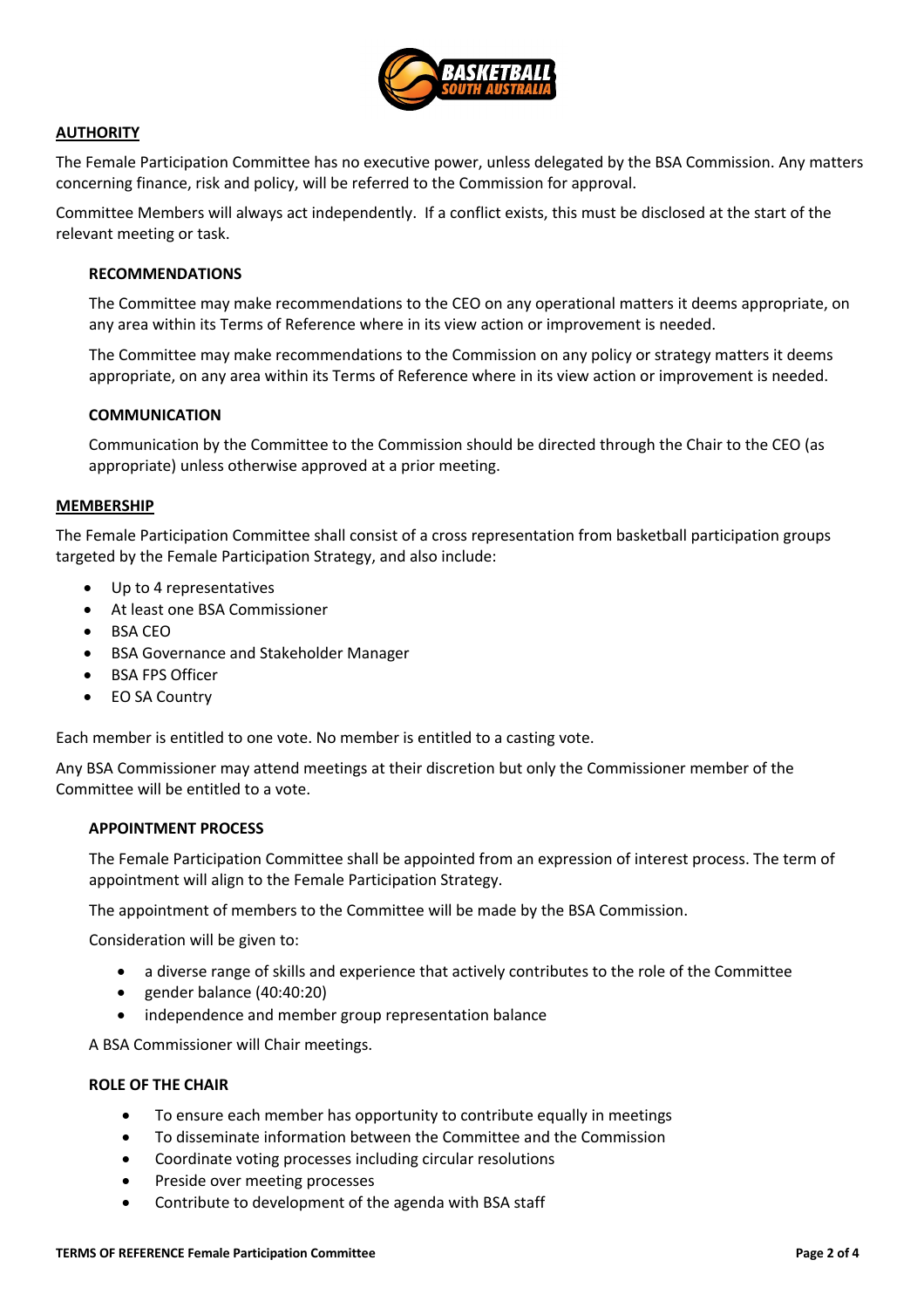

## **MEETINGS**

# **FREQUENCY**

The Female Participation Committee shall meet as required to conduct the affairs of the Working Group. Meetings will be held approximately 2 weeks prior to a Commission meeting, occurring at a minimum quarterly.

The Committee members may request additional meetings by contacting the Chair. If additional meetings are granted, the Chair must provide Committee members a minimum of 7 calendar days' notice of the meeting that includes the business to be raised.

Urgent matters may be conducted via circular resolution. Circular Resolutions will be coordinated through the Chair and disseminated to all Committee members. The Chair will determine an appropriate time period and notify members when a response is required. A circular resolution will be considered approved with a minimum 51% of the replies received within the timeframe being in favour.

## **QUORUM**

A quorum for a meeting of the Committee consists of three members (only one of which may be a BSA staff member for the purpose of determining a quorum).

## **RECORDS**

A record of each meeting will be recorded as minutes. Minutes will be taken by a BSA staff member of the Committee and be distributed to the Committee members within one week of the date of the meeting.

Records of Circular Resolutions will be prepared by the Chair and the outcome distributed to the Committee within 2 days of the deadline set for each resolution. The record must include the subject of the resolution, the total number of votes received, the number of votes in favour, the number of votes against, and the outcome of the resolution.

# **CONFIDENTIALITY**

The members of the Committee in accepting their role agree to abide by the terms and conditions of the Basketball SA Confidentiality policy, which is attached as an addendum to this document.

# **CULTURE AND CODE OF CONDUCT**

Our goal of being member focused can only be maintained and enhanced with your assistance and, in joining the Committee, you share our commitment to providing the best service to our members. For this to be achieved, your ideas, suggestions and initiatives are encouraged as we strive to improve the way we do things.

The members of the Committee in accepting their role agree to Basketball SA's culture, values and conduct which involves acting with integrity and professionalism, in our dealings with each other and our stakeholders. We are committed to ongoing professional development and to fostering an environment where everyone's contributions are valued. Our work ethics centre on taking responsibility for decisions, pride in our work, sharing knowledge, and expertise with others, and a willingness to contribute to the resolution of issues in a collaborative manner.

### **TERMS OF REFERENCE REVIEW**

Recommendations for amendments shall be referred to the Commission for consideration.